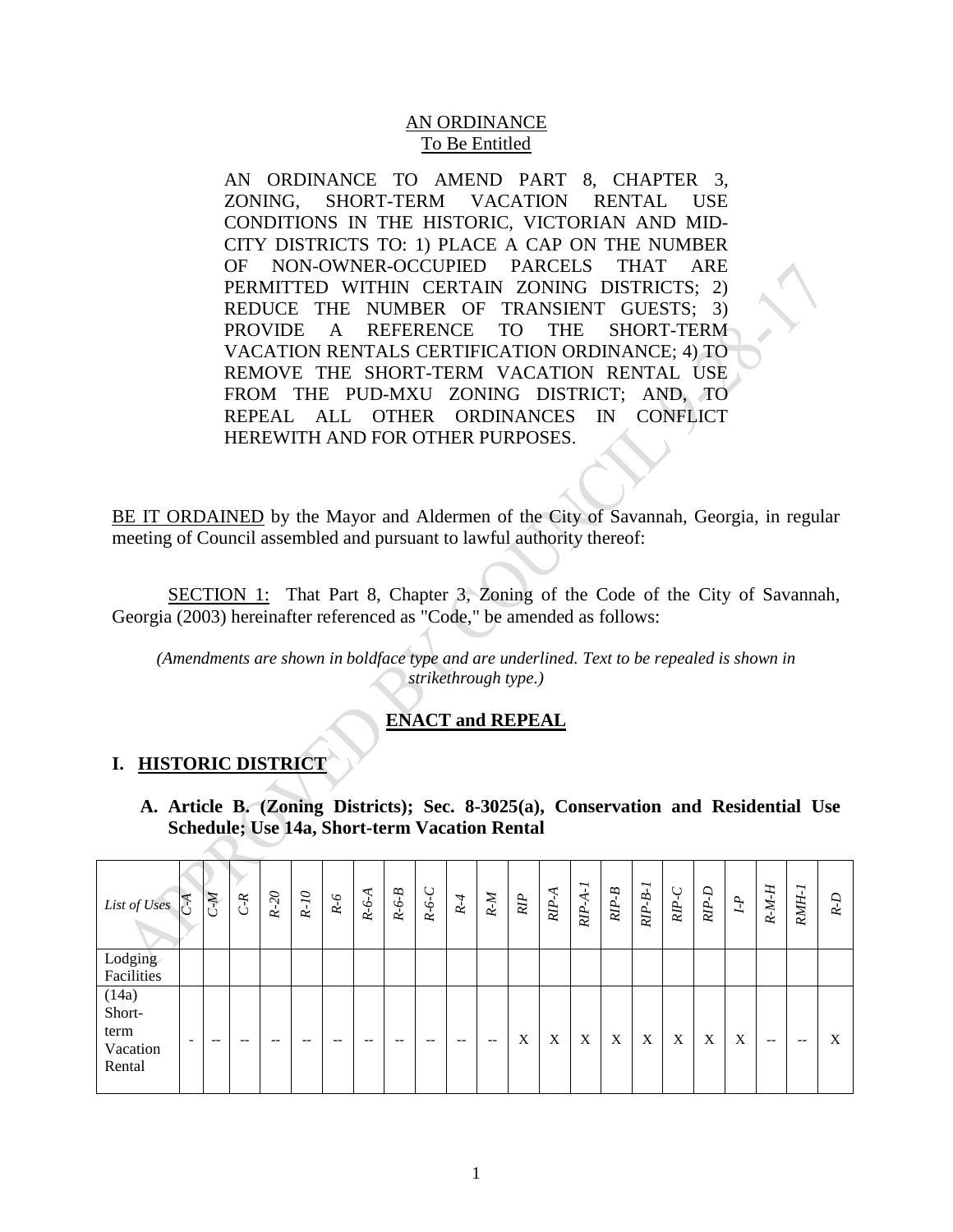| a.             | For parcels of land that are not owner-occupied and that have a Conservation or Residential          |
|----------------|------------------------------------------------------------------------------------------------------|
|                | zoning district, the short-term vacation rental use is limited to no more than 20% of parcels in     |
|                | the Conservation or Residential districts within the ward where the property is located. This        |
|                | limitation applies only to wards within the boundaries of the Savannah Historic District.            |
|                |                                                                                                      |
|                | <b>Owner-occupied is defined in Division II, Part 8, Chapter 11 ("Short-term Vacation Rentals").</b> |
|                | A ward is a small geographic area within the Savannah Historic District that is identified on the    |
|                | ward map maintained by the Department of Tourism Management and Ambassadorship.                      |
|                |                                                                                                      |
| $\mathbf b$ .  | The number of occupants shall not exceed two $(2)$ adults per bedroom plus two $(2)$ adults for each |
|                | dwelling, subject to the verification of building code compliance by the Zoning Administrator.       |
|                |                                                                                                      |
|                | The number of occupants shall not exceed four (4) adults for dwelling units with no more than        |
|                | two bedrooms; for dwelling units with three or more bedrooms, the number shall not exceed            |
|                | two (2) adults per bedroom. Bedrooms are subject to verification of building code compliance         |
|                | by the Zoning Administrator.                                                                         |
|                |                                                                                                      |
| $\mathbf{c}$ . | There shall be no change in the exterior appearance of the dwelling and premises, or other visible   |
|                | evidence of the conduct of a short-term vacation rental.                                             |
|                |                                                                                                      |
| d.             | The short-term vacation rental use requires a short-term vacation rental certificate. See            |
|                |                                                                                                      |
|                | Division II, Part 8, Chapter 11 ("Short-term Vacation Rentals").                                     |
|                |                                                                                                      |

## **B. Article B. (Zoning Districts); Sec. 8-3025(b), Business and Industrial Use Schedule; Use 9d, Short-term Vacation Rental**

| List of<br>Uses | 8<br>بے | -1<br>RB. | ∞              | ξ.<br>∞                                                                                              | $BN-$ | ∞ | B | C<br>∞ | ٠,<br>∞ | $\sim$<br>ВG | B<br>- 1<br>∞ | $\mathbf{I}$ | ∞<br>Z | H-I | ∼ | B<br>بن | RB. |  |
|-----------------|---------|-----------|----------------|------------------------------------------------------------------------------------------------------|-------|---|---|--------|---------|--------------|---------------|--------------|--------|-----|---|---------|-----|--|
| Lodging         |         |           |                |                                                                                                      |       |   |   |        |         |              |               |              |        |     |   |         |     |  |
| Facilities      |         |           |                |                                                                                                      |       |   |   |        |         |              |               |              |        |     |   |         |     |  |
| (9d)            |         |           |                |                                                                                                      |       |   |   |        |         |              |               |              |        |     |   |         |     |  |
| Short-          |         |           |                |                                                                                                      |       |   |   |        |         |              |               |              |        |     |   |         |     |  |
| term            |         |           | v<br>$\Lambda$ | --                                                                                                   |       | v | X | X      |         | --           | X             |              |        |     |   | X       | X   |  |
| Vac.            |         |           |                |                                                                                                      |       |   |   |        |         |              |               |              |        |     |   |         |     |  |
| Rental          |         |           |                |                                                                                                      |       |   |   |        |         |              |               |              |        |     |   |         |     |  |
| a.              |         |           |                | The number of occupants shall not exceed two $(2)$ adults per bedroom plus two $(2)$ adults for each |       |   |   |        |         |              |               |              |        |     |   |         |     |  |
|                 |         |           |                | dwelling, subject to the verification of building code compliance by the Zoning Administrator.       |       |   |   |        |         |              |               |              |        |     |   |         |     |  |

**The number of occupants shall not exceed four (4) adults for dwelling units with no more than two bedrooms; for dwelling units with three or more bedrooms, the number shall not exceed two (2) adults per bedroom. Bedrooms are subject to verification of building code compliance by the Zoning Administrator**.

b. There shall be no change in the exterior appearance of the dwelling and premises, or other visible evidence of the conduct of a short-term vacation rental.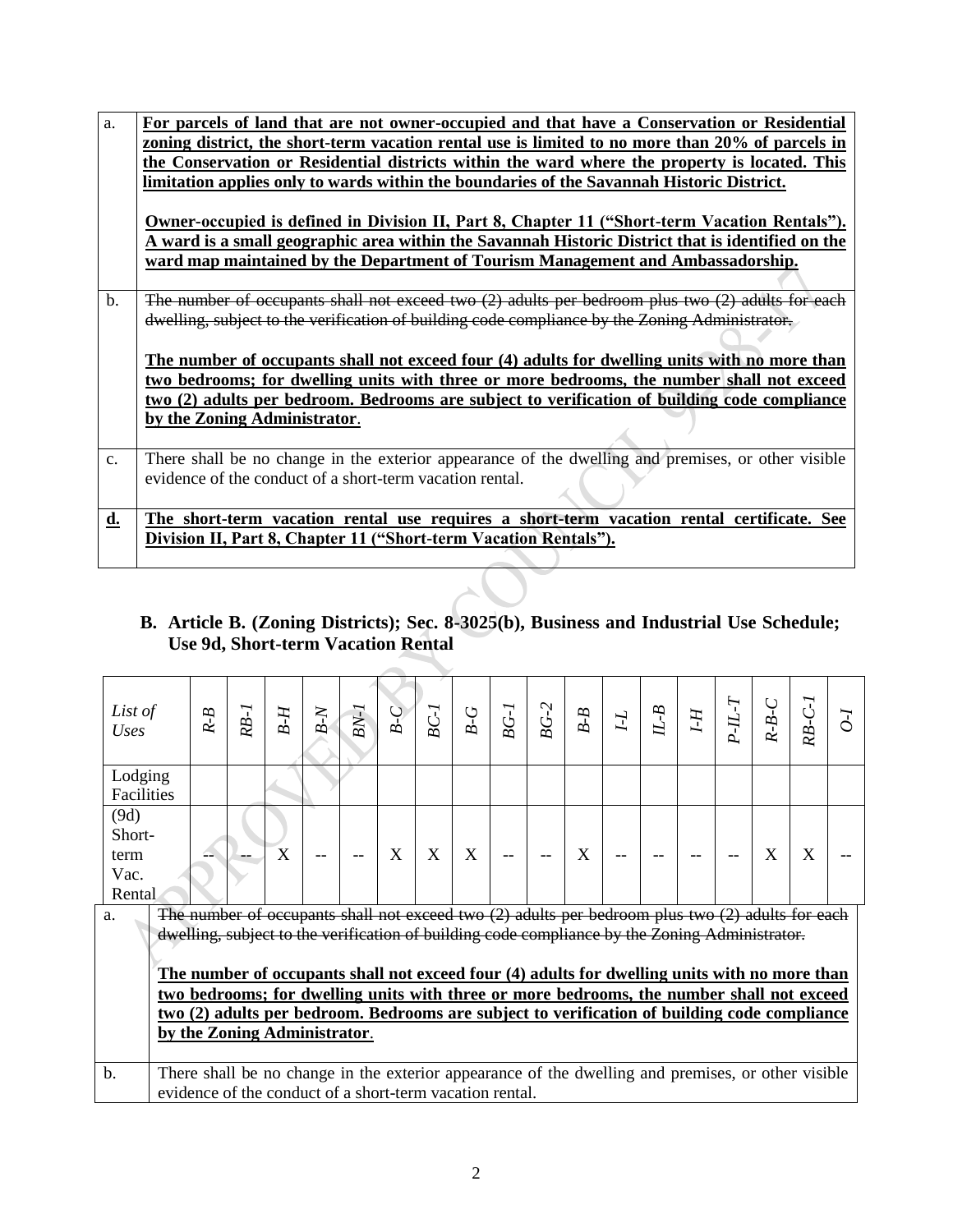## **II. VICTORIAN DISTRICT**

**Article B. (Zoning Districts), Sec. 8-3028(d) (Victorian Planned Neighborhood Conservation District, Permitted Uses); Use 9, Short-term Vacation Rental**

|             |                                                                                                                                                               | $1 - R$ | $2-R$        | $3 - R$ | $g - I$ | æ | $3 - B$ |
|-------------|---------------------------------------------------------------------------------------------------------------------------------------------------------------|---------|--------------|---------|---------|---|---------|
|             | <b>Lodging Facilities</b>                                                                                                                                     |         |              |         |         |   |         |
| (9)         | <b>Short-term Vacation Rental</b>                                                                                                                             | B       | <sub>B</sub> | B       | X       | X | X       |
| a.          | For parcels of land that are not owner-occupied and that have a 1-R, 2-R or 3-R zoning                                                                        |         |              |         |         |   |         |
|             | district, the short-term vacation rental use is limited to no more than 20% of parcels in the 1-                                                              |         |              |         |         |   |         |
|             | R, 2-R and 3-R zones within the ward where the property is located.                                                                                           |         |              |         |         |   |         |
|             |                                                                                                                                                               |         |              |         |         |   |         |
|             | <b>Owner-occupied is defined in Division II, Part 8, Chapter 11 ("Short-term Vacation</b>                                                                     |         |              |         |         |   |         |
|             | Rentals"). A ward is a small geographic area within the Victorian District that is identified                                                                 |         |              |         |         |   |         |
|             | on the ward map maintained by the Department of Tourism Management and                                                                                        |         |              |         |         |   |         |
|             | Ambassadorship.                                                                                                                                               |         |              |         |         |   |         |
| $b_{\cdot}$ | The number of occupants shall not exceed two $\overline{2}$ adults per bedroom plus two $\overline{2}$ adults for each                                        |         |              |         |         |   |         |
|             | dwelling, subject to the verification of building code compliance by the Zoning Administrator.                                                                |         |              |         |         |   |         |
|             |                                                                                                                                                               |         |              |         |         |   |         |
|             | The number of occupants shall not exceed four (4) adults for dwelling units with no more                                                                      |         |              |         |         |   |         |
|             | than two bedrooms; for dwelling units with three or more bedrooms, the number shall not                                                                       |         |              |         |         |   |         |
|             | exceed two (2) adults per bedroom. Bedrooms are subject to verification of building code                                                                      |         |              |         |         |   |         |
|             | compliance by the Zoning Administrator.                                                                                                                       |         |              |         |         |   |         |
|             |                                                                                                                                                               |         |              |         |         |   |         |
| c.          | There shall be no change in the exterior appearance of the dwelling and premises, or other visible                                                            |         |              |         |         |   |         |
|             | evidence of the conduct of a short-term vacation rental.                                                                                                      |         |              |         |         |   |         |
|             |                                                                                                                                                               |         |              |         |         |   |         |
| <u>d.</u>   | The short-term vacation rental use requires a short-term vacation rental certificate. See<br>Division II, Part 8, Chapter 11 ("Short-term Vacation Rentals"). |         |              |         |         |   |         |
|             |                                                                                                                                                               |         |              |         |         |   |         |
|             |                                                                                                                                                               |         |              |         |         |   |         |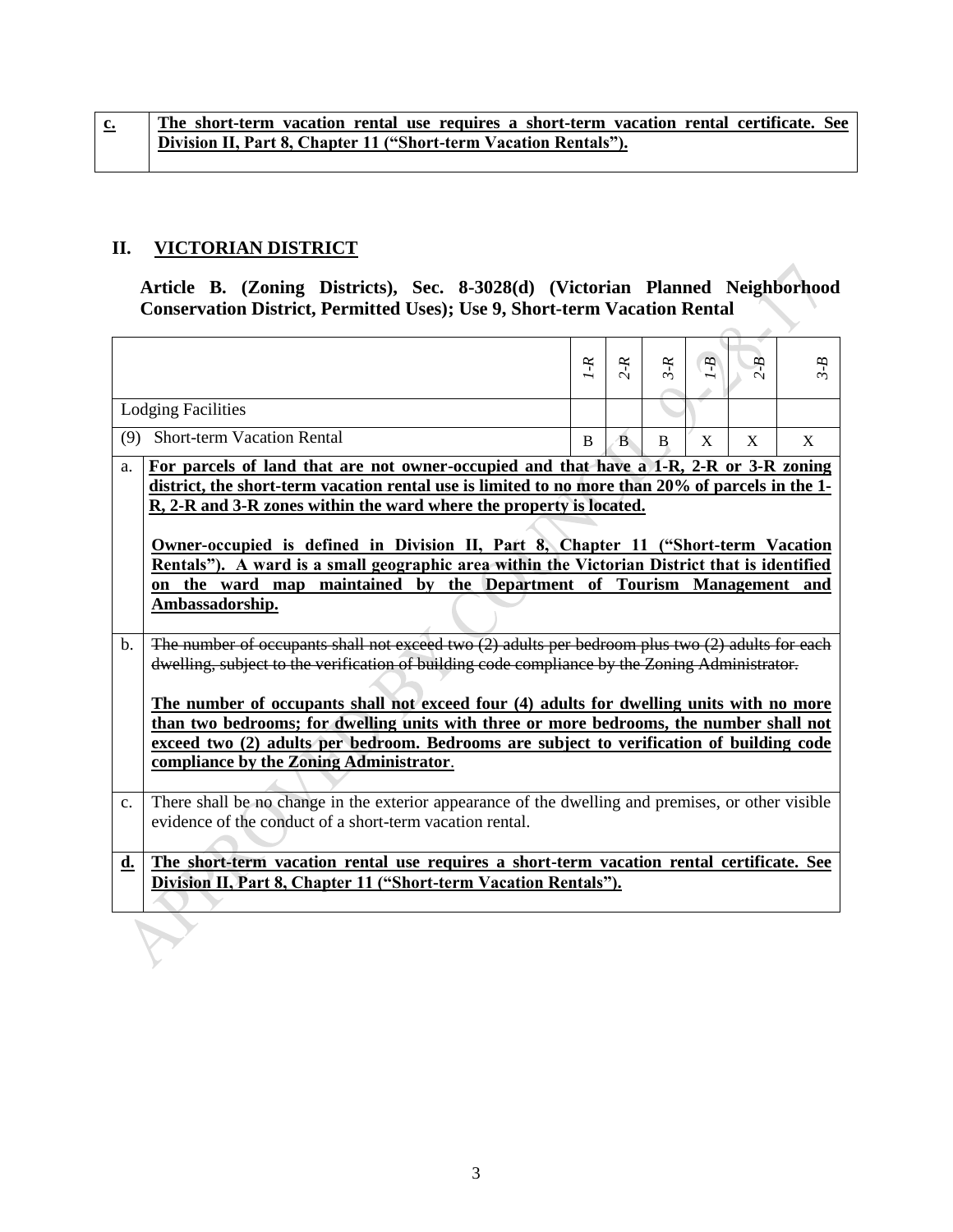#### **III. PUD-MXU DISTRICT**

**Article B. (Zoning Districts), Sec. 8-3046(b)(1)d.14. (Planned Unit Development-Mixed Use District)**

### **REPEAL**

#### **(14) Short-term Vacation Rental**

i. The number of occupants shall not exceed two (2) adults per bedroom plus two (2) adults for each dwelling, subject to the verification of building code compliance by the Zoning Administrator.

## **IV. MID-CITY DISTRICT**

**Article K. (Mid-City District.) Sec. 8-3217(5). (Residential Use Standards, Short-term Vacation Rental).**

# **REPEAL and ENACT**

| (5)           | <b>Short-term Vacation Rental</b>                                                                                                                                                                                                                                                                                                                                                                                                                                                                                                    |
|---------------|--------------------------------------------------------------------------------------------------------------------------------------------------------------------------------------------------------------------------------------------------------------------------------------------------------------------------------------------------------------------------------------------------------------------------------------------------------------------------------------------------------------------------------------|
| a.            | In the TN-2 district, a short-term vacation rental use is limited to within an accessory dwelling<br>and only when the principal residence is owner occupied one dwelling per parcel and only<br>when the principal dwelling unit is owner-occupied. Owner-occupied is defined in Division<br>II, Part 8, Chapter 11 ("Short-term Vacation Rentals").                                                                                                                                                                                |
| $\mathbf b$ . | The number of occupants shall not exceed two $(2)$ adults per bedroom plus two $(2)$ adults for each<br>dwelling, subject to the verification of building code compliance by the Zoning Administrator.<br>The number of occupants shall not exceed four (4) adults for dwelling units with no more<br>than two bedrooms; for dwelling units with three or more bedrooms, the number shall not<br>exceed two (2) adults per bedroom. Bedrooms are subject to verification of building code<br>compliance by the Zoning Administrator. |
| c.            | There shall be no change in the exterior appearance of the dwelling and premises, or other visible<br>evidence of the conduct of a short-term vacation rental.                                                                                                                                                                                                                                                                                                                                                                       |
| $\mathbf{d.}$ | The short-term vacation rental use requires a short-term vacation rental certificate. See<br>Division II, Part 8, Chapter 11 ("Short-term Vacation Rentals").                                                                                                                                                                                                                                                                                                                                                                        |

ii. There shall be no change in the exterior appearance of the dwelling and premises, or other visible evidence of the conduct of a short term residential rental.